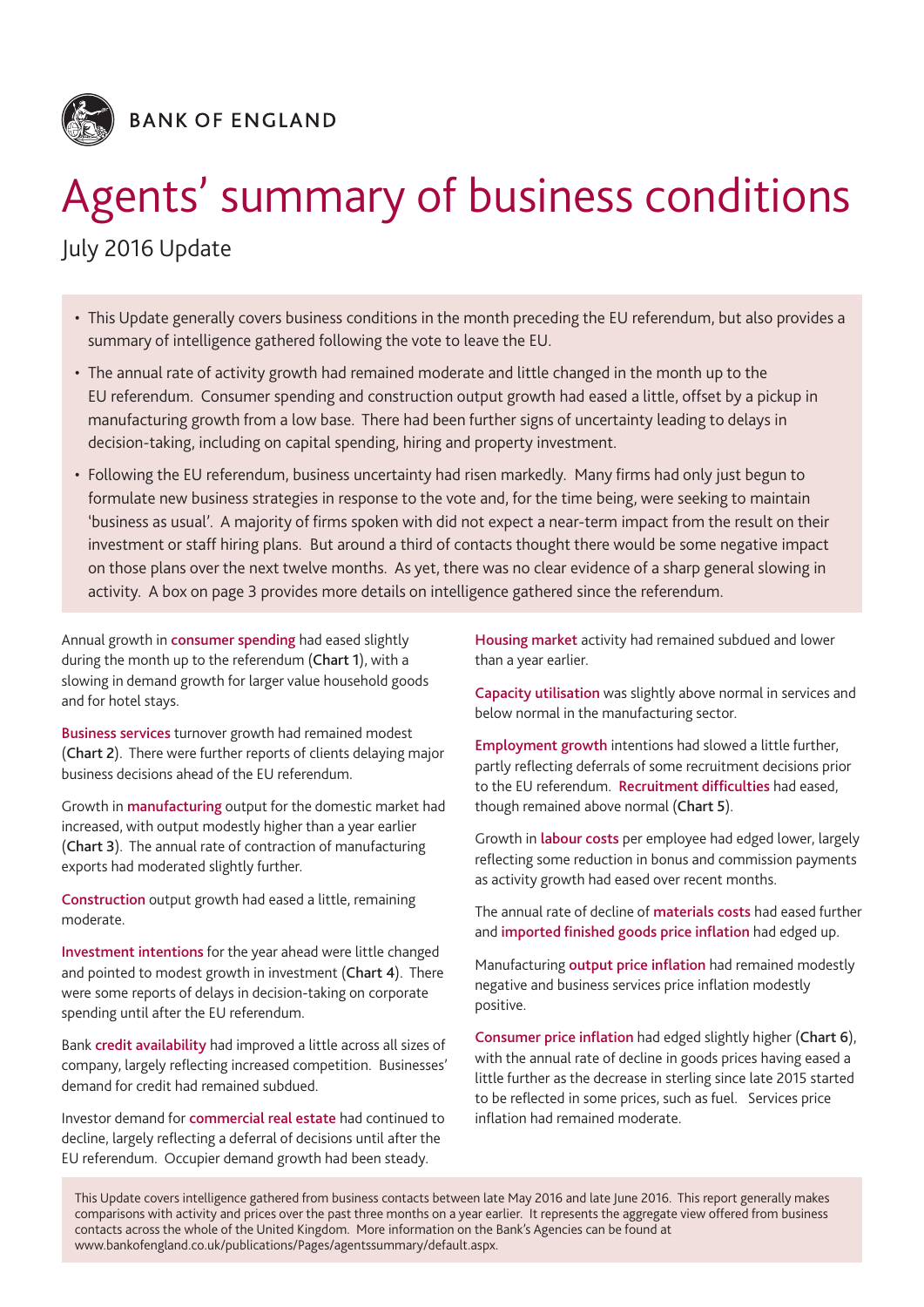## Selected charts of the Agents' national scores

#### Chart 1 Retail sales values and consumer services turnover

Three months on the same period a year earlier



#### Chart 3 Manufacturing output

Three months on the same period a year earlier



#### Chart 5 Recruitment difficulties

In the past three months, 'relative to normal'



#### Chart 2 Business services turnover

Three months on the same period a year earlier



#### Chart 4 Investment intentions

Over the coming twelve months



Chart 6 Retail goods and consumer services prices

Three months on the same period a year earlier



For data on the full set of Agents' scores see [www.bankofengland.co.uk/publications/Documents/agentssummary/agentsscores.xlsx](http://www.bankofengland.co.uk/publications/Documents/agentssummary/agentsscores.xlsx).